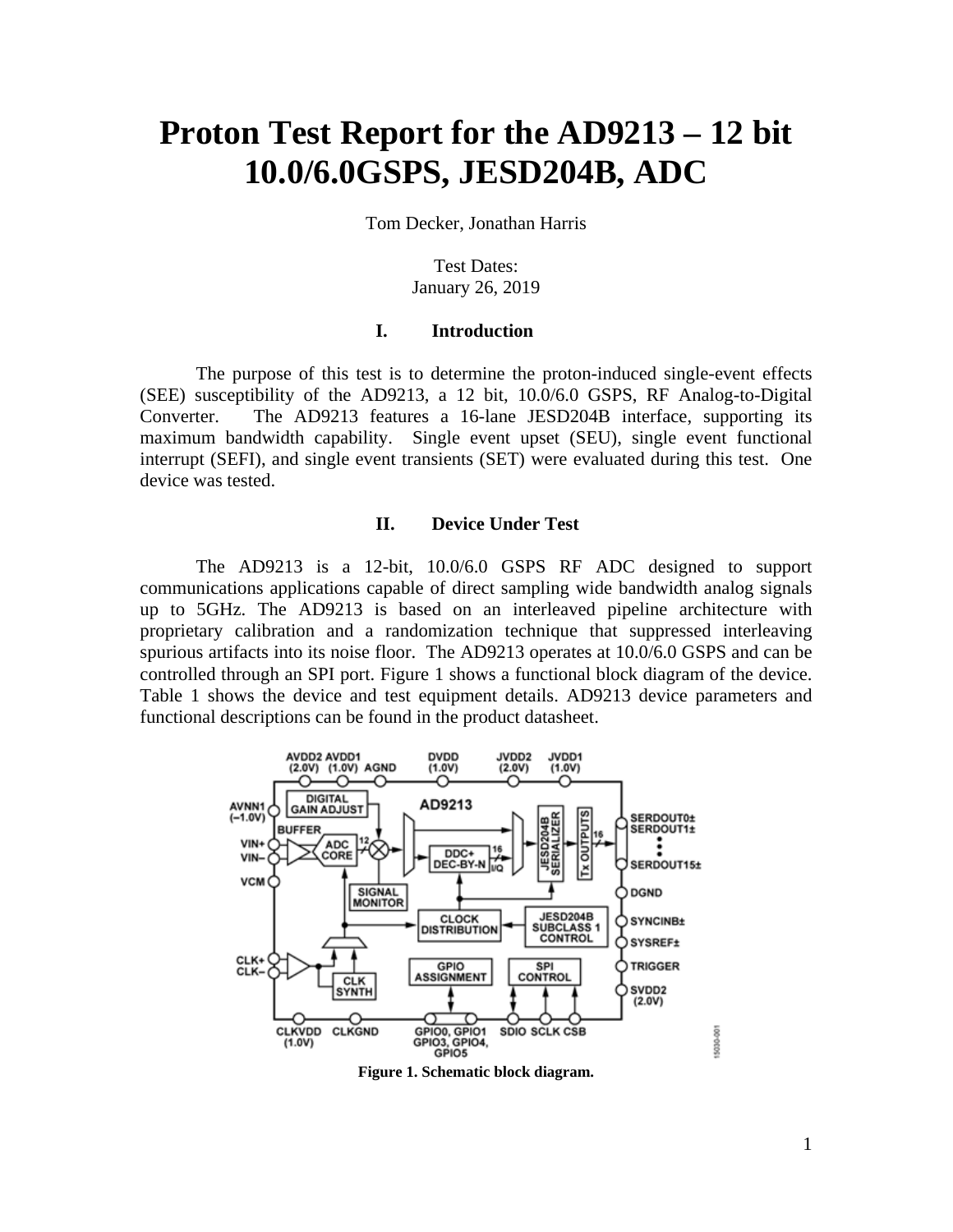| <b>Generic Part Number:</b> | AD9213                                                                              |
|-----------------------------|-------------------------------------------------------------------------------------|
| Date of Test:               | January 26, 2019                                                                    |
| <b>Manufacturer:</b>        | Analog Devices Inc.                                                                 |
| <b>Part Function:</b>       | 12-bit 10.0/6.0 GSPS ADC                                                            |
| <b>Part Technology:</b>     | 28 nm CMOS                                                                          |
| <b>Package Style:</b>       | 196-Ball grid array (BGA_ED)                                                        |
| <b>Test Equipment:</b>      | Power supply, SMA, Hittite T2220, High Speed ADC Eval data capture<br>board, Laptop |

**Table 1 Part and test information.** 

### **III. Test Facility**

The proton testing was performed at the Mayo Clinic Phoenix Proton Therapy Center, using up to a 200 MeV/nucleon mono-energetic proton beam. The Mayo Clinic is a stateof-the-art proton therapy cancer treatment facility. The facility uses a Hitachi synchrotron with a somewhat variable beam structure. The normal pencil beam output is run through a 45 mm poly-based range shifter to spread the beam in the target room. This range shifter does reduce the beam energy slightly but the straggling is minimal and the primary energy and uniformity after the range shifter has been well characterized. The beam was adjusted to provide 50 - 200 MeV mono-energetic protons to the test article. The room is equipped with a 6-axis translation and rotation patient table. The beam diameter and flux are controlled by the source-to-sample distance. A brass collimator was used as needed to reduce the beam size. Borated polyethylene is used to shield sensitive electronics from the background neutron environment during irradiation. The test board and support electronics were mounted to a sheet of poly based material for alignment in the beam.

| <b>Facility:</b>    | Mayo Clinic                            |
|---------------------|----------------------------------------|
| <b>Beam Energy:</b> | 200MeV protons                         |
| <b>Flux:</b>        | $1e5 - 1e9$ protons/cm <sup>2</sup> /s |
| <b>Fluence:</b>     | $1e10$ protons/cm <sup>2</sup>         |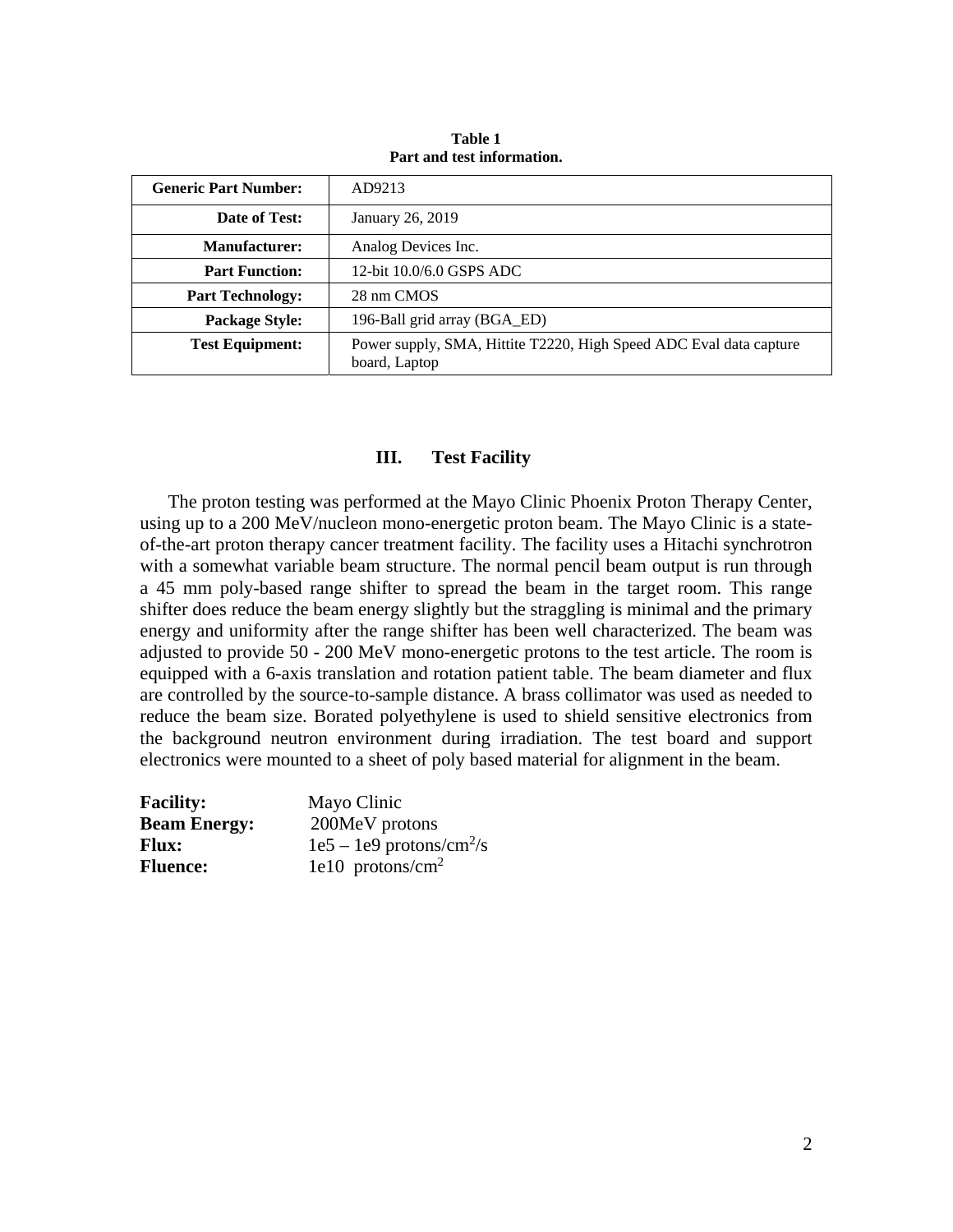### **IV. Test Method**

### *A. Test Setup*

The AD9213 was configured using the ADS8-V1EBZ data capture board with a customized FPGA program to perform a Code Error Rate (CER) test. Figure 2 below shows the test setup. The AD9213 was powered up using the default register settings and a 10.0 GSPS clock was applied to the device. A coherent 700kHz sine wave was applied to the analog input and the data was captured by the ADS8-V1EBZ data capture board. A separate test was run monitoring a total of 10 registers; 7 specific registers for SEU and 3 specific registers for SEFI due to device resets. The DUT temperature was measured using an internal diode on the die. Nominal supplies were used due to damage to a power supply during shipping.



**Figure 2. AD9213 data capture setup**.

### *B. Irradiation procedure*

A code error rate (CER) program was used to evaluate the SEFI/SET susceptibility. The code error rate program compared samples N and  $N+1$ ,  $N+1$  and  $N+2$ , etc, to a specified error threshold and captured specific data when the delta was over the error threshold. A custom Python script was used to control the testing with a total error quantity set to 512 since some of the errors are transients.

The DUT was subjected to protons ranging from 50MeV to 200MeV. The script was setup to digitally reset the device when a SEFI, caused by a loss of the JESD204B link was detected. The power supplies were not cycled.

 A separate test was performed where 7 registers, spread out across the register section, were monitored for bit upsets. Each register contains 8 bits. The total number of upsets for each bit was recorded. This test only evaluated the registers through the SPI port. During this test 3 additional registers were also monitored to detect a device reset condition which was recorded as SEFI.

Figure 3 shows a picture of the setup for proton test at the facility.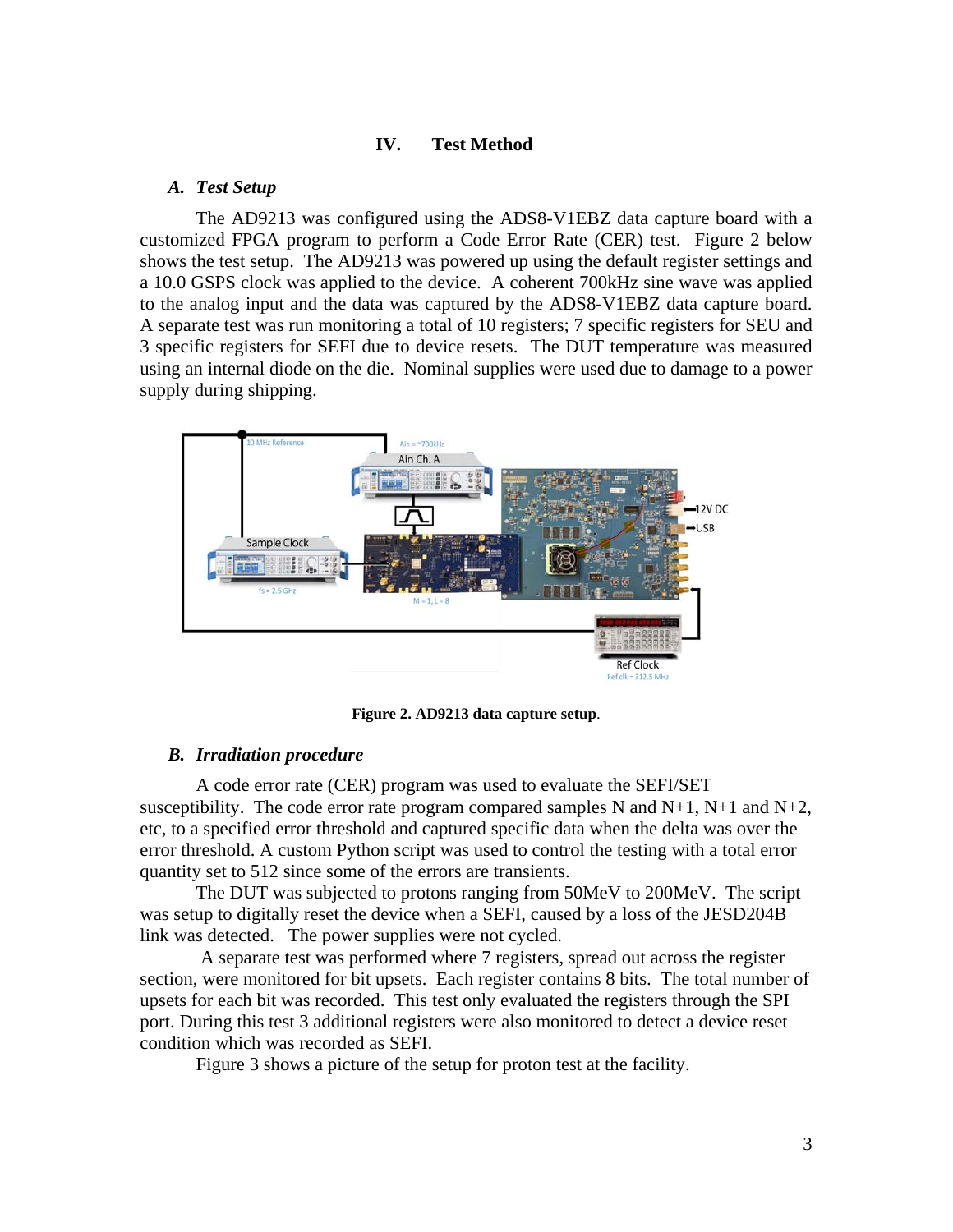### *C. Test Conditions*

**Operating Frequency:** 10.0 GHz **Power Supply(s):** 1V, 1.8V, 2.5V **Angles of Incidence: Parameters:** CER - Output codes

**Test Temperature:** Ambient temperature - air  $0^{\rm o}$ 10**-**Registers – SPI register reads



**Figure 3 AD9213 proton test setup** 

### **V. Results**

**SEFI/SET** – One device was tested using 200 MeV protons. Table 2 shows the test runs. The SET plots are shown in the Appendix. All SET were 1 clock cycle Digital Transients.

In all cases using protons, at the end of each run the performance verified by an FFT was equal to the FFT evaluated prior to turning on the proton beam.

In Run 41, a continuous FFT was visually monitored with no change in performance recorded. The SEFI detected in Run 43 was due to an upset of the *u*controller. Resetting the device through the SPI port cleared the SEFI.

| <b>Run</b><br># | <b>DUT</b> | <b>Energy</b><br>(MeV) | <b>Distance</b><br>from<br><b>Isocenter</b><br>(cm) | Spot<br><b>Size</b><br>(mm) | Range<br>(mm(Si)) | Total<br>MU | <b>SET</b> | <b>SEFI</b> | <b>Total</b><br><b>Fluence</b><br>(p/cm2) | <b>Run</b><br><b>Time</b><br>(s) |
|-----------------|------------|------------------------|-----------------------------------------------------|-----------------------------|-------------------|-------------|------------|-------------|-------------------------------------------|----------------------------------|
| 39              | 8          | 200                    | 134                                                 | 25                          | 139.0558          | 271         | 2          | 0           | $1.19E + 10$                              | 108.4                            |
| 40              | 8          | 200                    | 134                                                 | 25                          | 139.0558          | 271         | 3          | 0           | $1.19E + 10$                              | 108.4                            |
| 41              | 8          | 200                    | 134                                                 | 25                          | 139.0558          | 271         | 0          | 0           | 1.19E+10                                  | 108.4                            |
| 42              | 8          | 200                    | 134                                                 | 25                          | 139.0558          | 271         | 9          | $\Omega$    | $1.19E + 10$                              | 108.4                            |
| 43              | 8          | 200                    | 134                                                 | 25                          | 139.0558          | 271         | 1          | 1           | 1.19E+10                                  | 108.4                            |

**Table 2 SEFI/SET Test Run Log – 200MeV**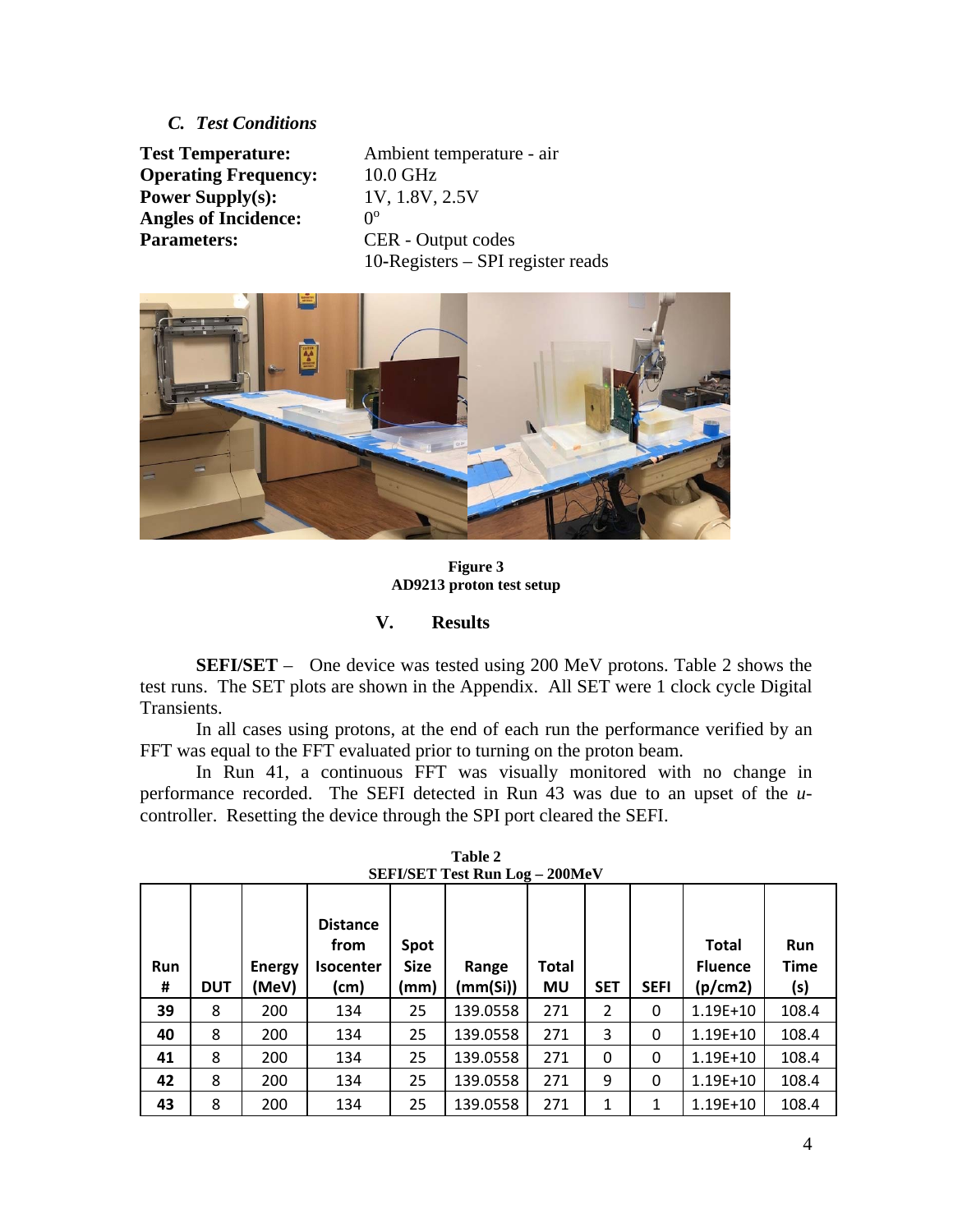**SEU** – One device was tested using 200MeV protons. Table 4 shows the test runs for 200MeV protons. An FFT evaluated at the end of each run was equal to the FFT prior to turning on the proton beam.

| Run<br># | <b>DUT</b> | <b>Energy</b><br><b>MeV</b> | <b>Distance</b><br>from<br><b>Isocenter</b><br>(cm) | Spot<br><b>Size</b><br>(mm) | Range<br>(mm(Si)) | Total<br><b>MU</b> | <b>SEU</b> | <b>SEFI</b> | <b>Total</b><br><b>Fluence</b><br>(p/cm2) | Run<br><b>Time</b><br>(s) |
|----------|------------|-----------------------------|-----------------------------------------------------|-----------------------------|-------------------|--------------------|------------|-------------|-------------------------------------------|---------------------------|
| 75       | 8          | 200                         | 134                                                 | 25                          | 139.1             | 390.0              | $\Omega$   | 0           | $1.71E+10$                                | 156                       |
| 76       | 8          | 200                         | 134                                                 | 25                          | 139.1             | 390.0              | 0          | 0           | $1.71E+10$                                | 156                       |
| 77       | 8          | 200                         | 134                                                 | 25                          | 139.1             | 390.0              | 0          | 0           | $1.71E+10$                                | 156                       |

**Table 4 SEU Test Run Log – 200MeV** 

 **SEFI/SET** – One device was tested using 50 MeV and 100 MeV protons. Table 3 shows the test runs. The SET plots are shown in Appendix A for runs 44 - 48. Repeating transients were not plotted. FFTs evaluated after Runs 44-46, 49, and 50 were identical to the FFTs evaluated prior to turning on the proton beam.

Run 47 had the longest SET at ~17 clock cycles.

 Run 48 experienced the highest quantity of SET as well as a SEFI. An FFT evaluated at the end of the run showed an increase in the noise floor of 30dB. A SPI reset was required to clear the SEFI.

| <b>Run</b><br># | <b>DUT</b> | <b>Energy</b><br><b>MeV</b> | <b>Distance</b><br>from<br><b>Isocenter</b><br>(cm) | Spot<br><b>Size</b><br>(mm) | Range<br>(mm(Si)) | Total<br>MU | <b>SET</b>     | <b>SEFI</b> | <b>Total</b><br><b>Fluence</b><br>(p/cm2) | <b>Run</b><br><b>Time</b><br>(s) |
|-----------------|------------|-----------------------------|-----------------------------------------------------|-----------------------------|-------------------|-------------|----------------|-------------|-------------------------------------------|----------------------------------|
| 44              | 8          | 100                         | 52                                                  | 25                          | 41.8              | 390.0       | 12             | 0           | $1.08E + 10$                              | 156                              |
| 45              | 8          | 100                         | 52                                                  | 25                          | 41.8              | 390.0       | $\Omega$       | $\Omega$    | $1.08E + 10$                              | 156                              |
| 46              | 8          | 100                         | 52                                                  | 25                          | 41.8              | 390.0       | 0              | 0           | $1.08E + 10$                              | 156                              |
| 47              | 8          | 100                         | 52                                                  | 25                          | 41.8              | 390.0       | 23             | 0           | 1.08E+10                                  | 156                              |
| 48              | 8          | 50                          | 52                                                  | 38.6                        | 12.2              | 1241.0      | 87             | 1           | 1.09E+10                                  | 496                              |
| 49              | 8          | 50                          | 52                                                  | 38.6                        | 12.2              | 1241.0      | 0              | 0           | $1.09E + 10$                              | 496                              |
| 50              | 8          | 50                          | 52                                                  | 38.6                        | 12.2              | 1241.0      | $\overline{2}$ | $\Omega$    | $1.09E + 10$                              | 496                              |

**Table 3 SEFI/SET Test Run Log – 100MeV & 50MeV**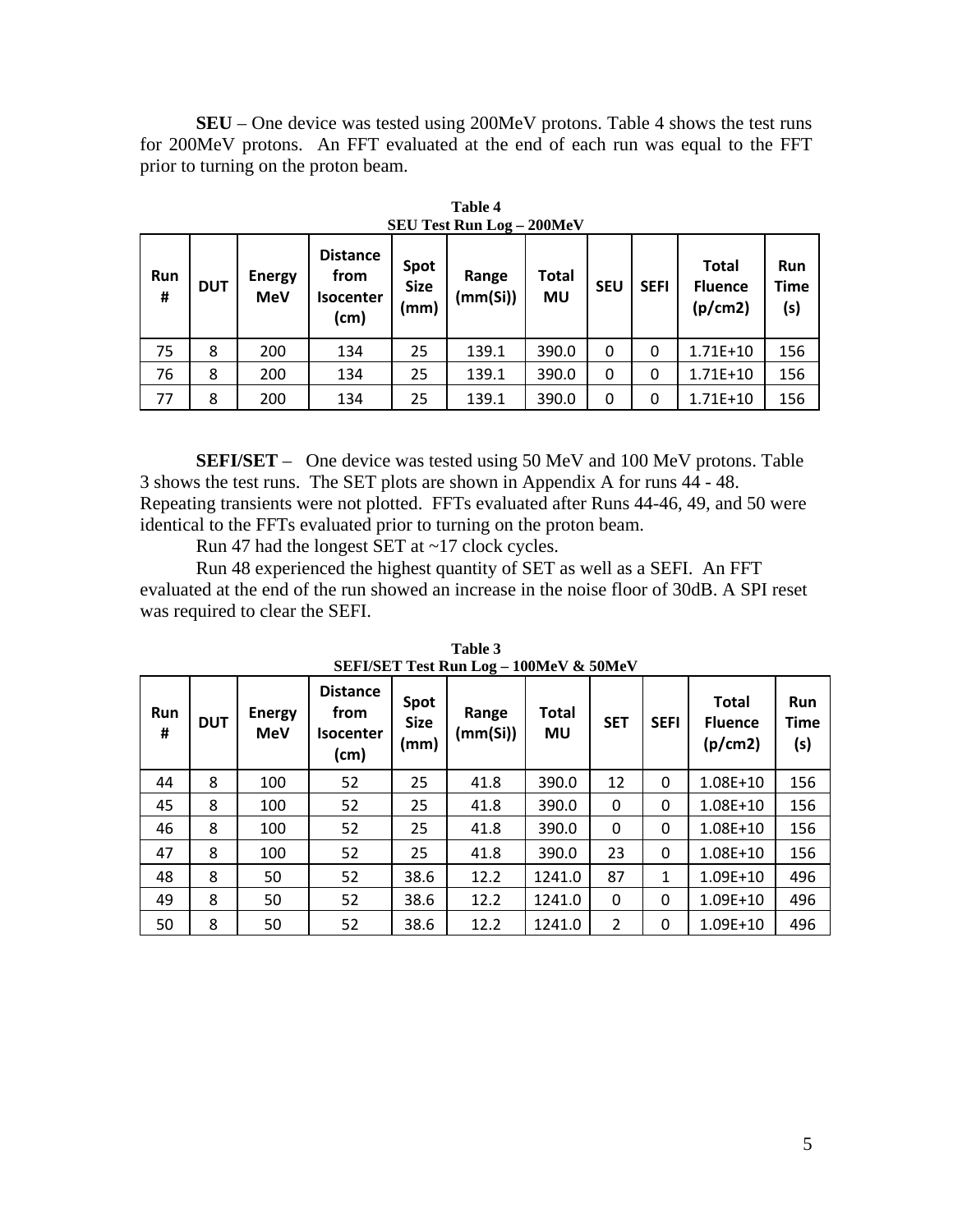**SEU** – One device was tested using 50MeV and 100MeV protons. Tables 5 shows the test runs. In each run, an FFT evaluated at the end of the run showed a  $\sim$ 2-4dB increase in the noise floor. An SPI reset and register reload returned the FFT to normal.

| Run<br># | <b>DUT</b> | <b>Energy</b><br><b>MeV</b> | <b>Distance</b><br>from<br><b>Isocenter</b><br>(cm) | Spot<br><b>Size</b><br>(mm) | Range<br>(mm(Si)) | Total<br><b>MU</b> | <b>SEU</b> | <b>SEFI</b> | <b>Total</b><br><b>Fluence</b><br>(p/cm2) | Run<br><b>Time</b><br>(s) |
|----------|------------|-----------------------------|-----------------------------------------------------|-----------------------------|-------------------|--------------------|------------|-------------|-------------------------------------------|---------------------------|
| 51       | 8          | 50                          | 52                                                  | 38.6                        | 12.2              | 1241.0             | 0          |             | 1.09E+10                                  | 496                       |
| 52       | 8          | 100                         | 52                                                  | 25                          | 41.8              | 390.0              | 0          |             | 1.08E+10                                  | 156                       |

**Table 5 SEU Test Run Log – 100MeV & 50MeV**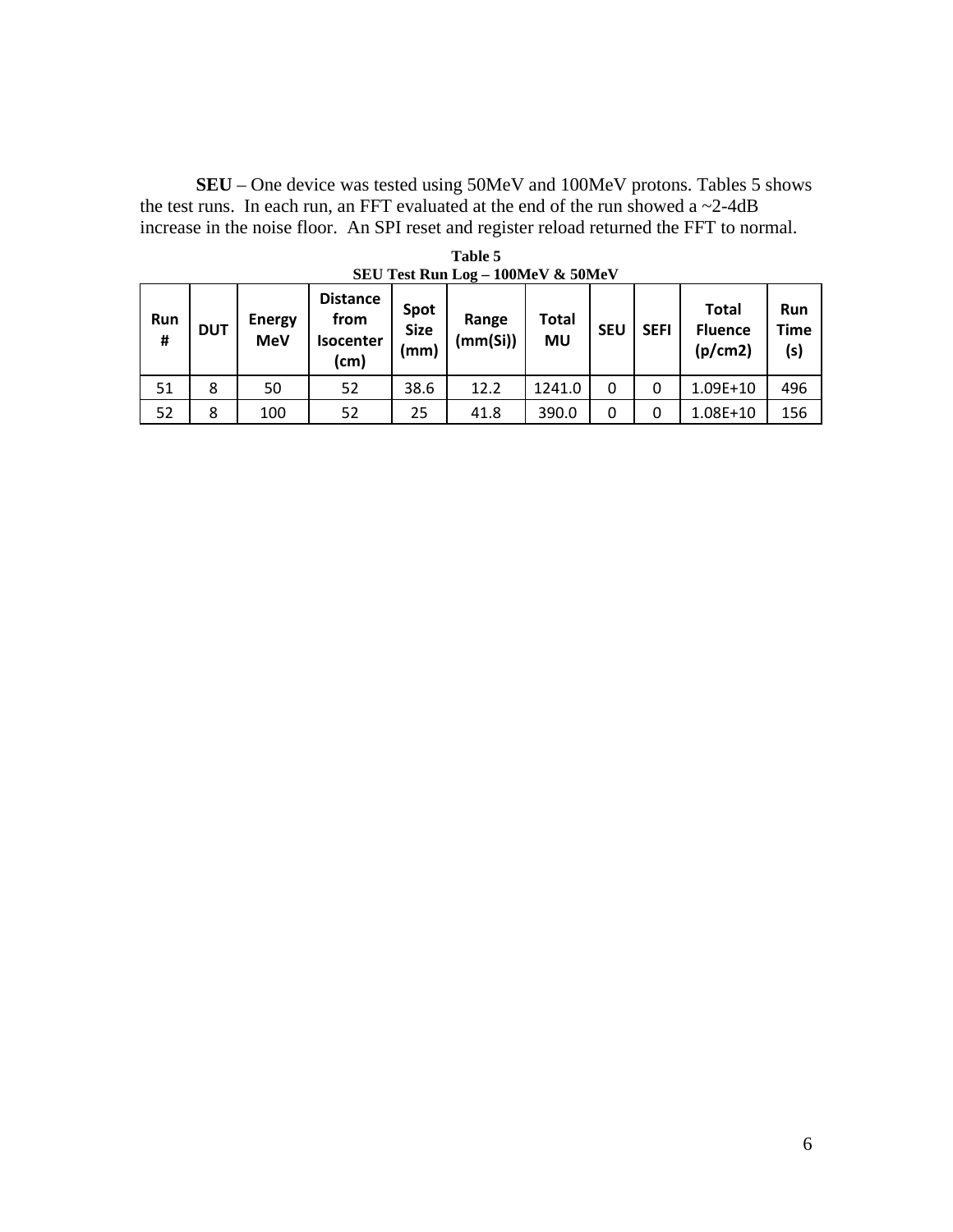# *Appendix*

## **AD9213 Register Single Event Upset Data Summary**

An SEU in the registers may lead to a Single Event Functional Interrupt (SEFI). The end user may need to reload the register settings to return to normal operation.

7 device registers were monitored via a Python script. These 7 registers are distributed around the register space of the die. The Python script continuously polls the SPI port of the AD9213 to monitor any changes in the bit values and records the occurrences to a file. The script executes approximately twice per second to compare each of the bits in these 7 registers. Single bit upsets are logged when any single bit of any of the 7 registers is upset. Examples of Multi-Bit Upsets are also captured.

In order to determine reset SEFIs, three scratch registers were programmed to a value of 0xFE and monitored to determine if any returned to 0x00. If any of these registers met this condition, a SEFI event (reset) was flagged so this data point would not be considered in the SEU count. The data was analyzed to verify that no single bit upsets coincided with a SEFI event (reset). If one had occurred simultaneously then it would have been due to the reset register upset, it would have been flagged as part of a SEFI, and it would not be an SEU event.

### **AD9213 Single Event Transient Data Summary**

The following plots illustrate the single event transient (SET) performance of the AD9213.

To observe the SETs of the AD9213 an FPGA program was generated to compare consecutive output samples and record the data to memory when the delta exceeds an error threshold. The comparison is made in groups of 65 samples. When one or more consecutive samples has a delta greater than the error threshold the entire group of 65 samples is recorded to memory along with error flags, total error count, and total sample count.

The ADC is operated at a sample rate of 10 GSPS with a 700kHz analog input signal at an amplitude of -6 dBFS. The output samples are observed by the FPGA on the ADS8- V1EBZ data capture board.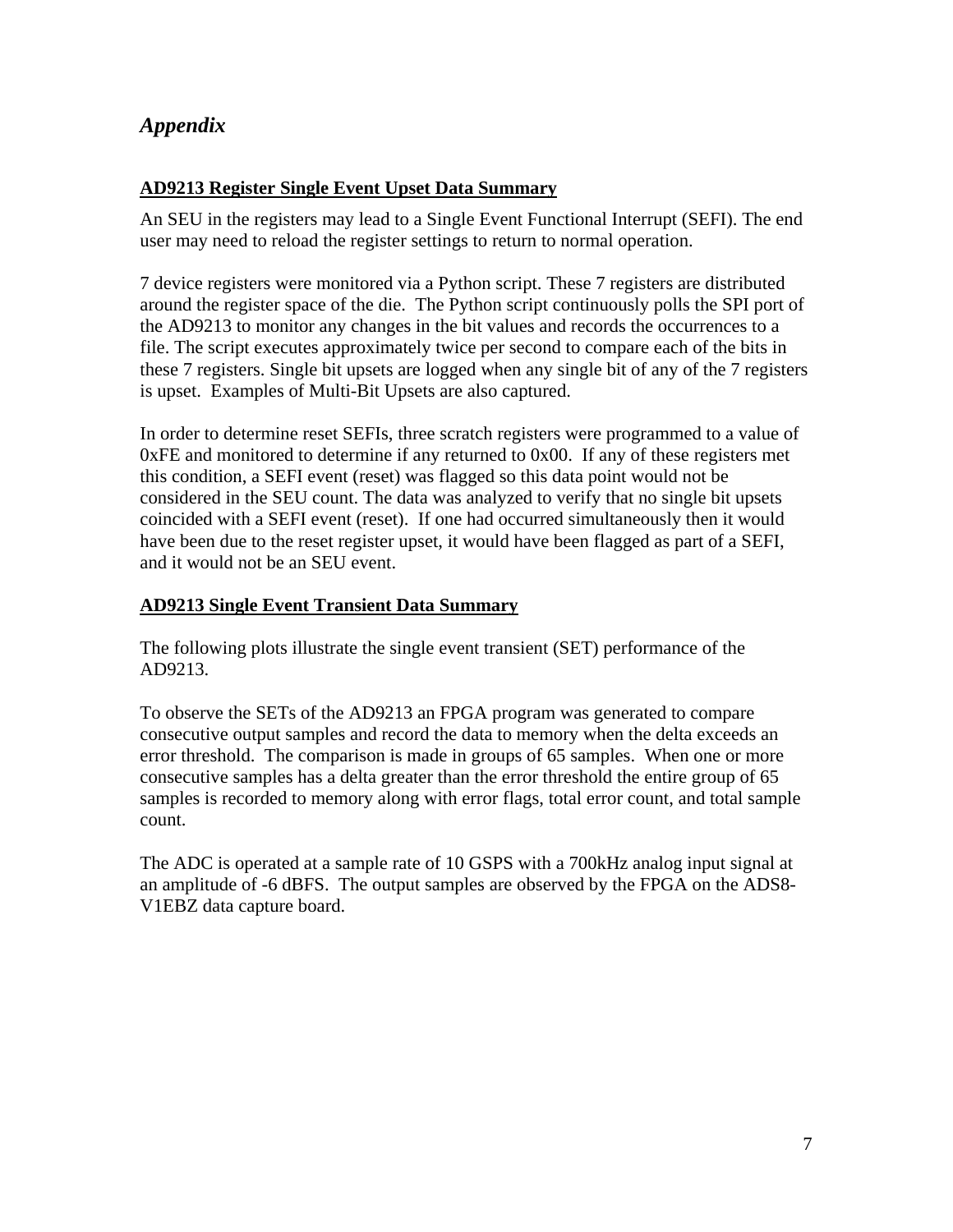# SET: 200 MeV protons



Figure 1A: SET for Run 39 – 200MeV



Figure 2A: SET for Run 40 – 200MeV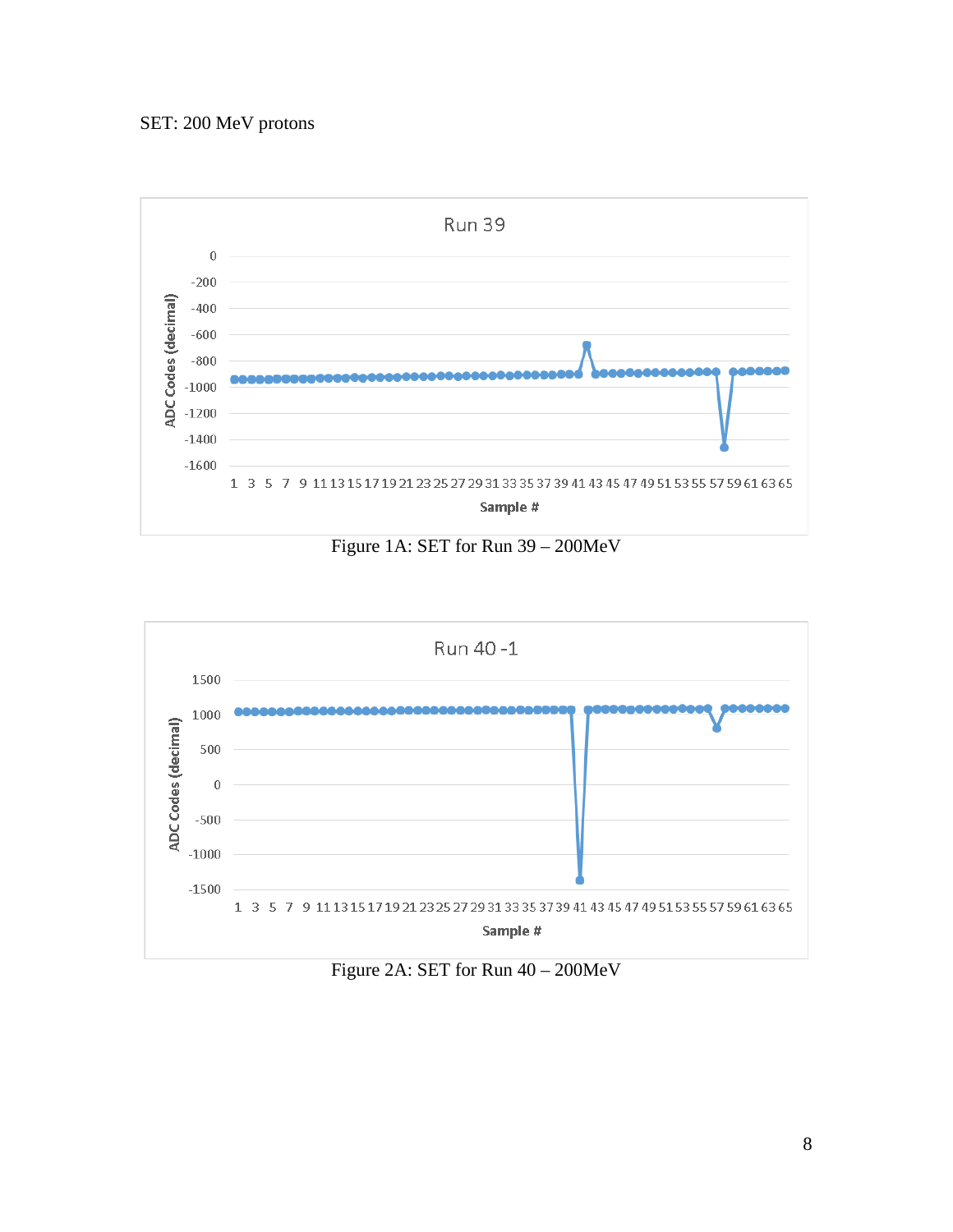

Figure 3A: SET for Run 40 – 200MeV



Figure 4A: SET for Run 42 – 200MeV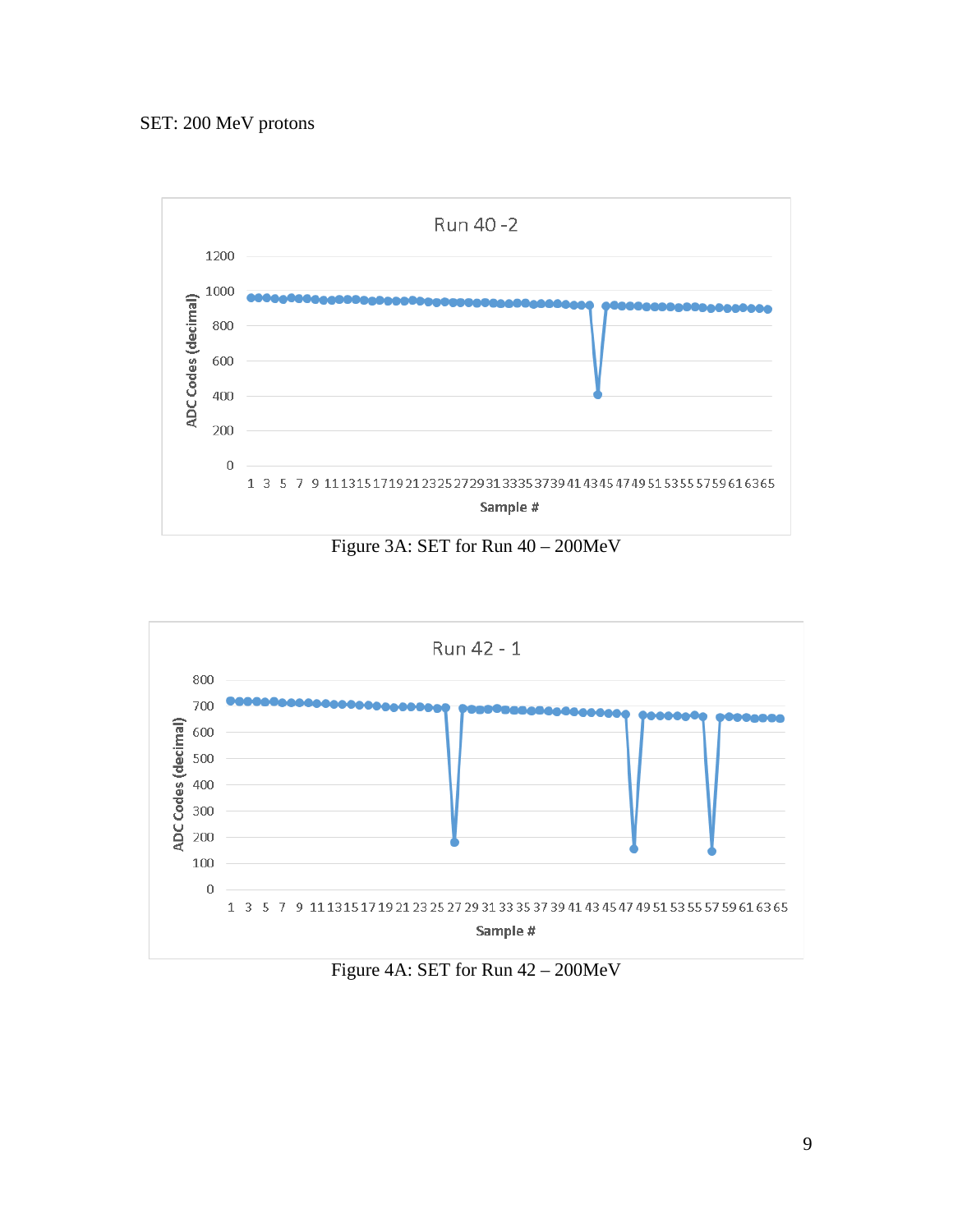# SET: 200 MeV protons



Figure 5A: SET for Run 42 – 200MeV



Figure 6A: SET for Run 43 – 200MeV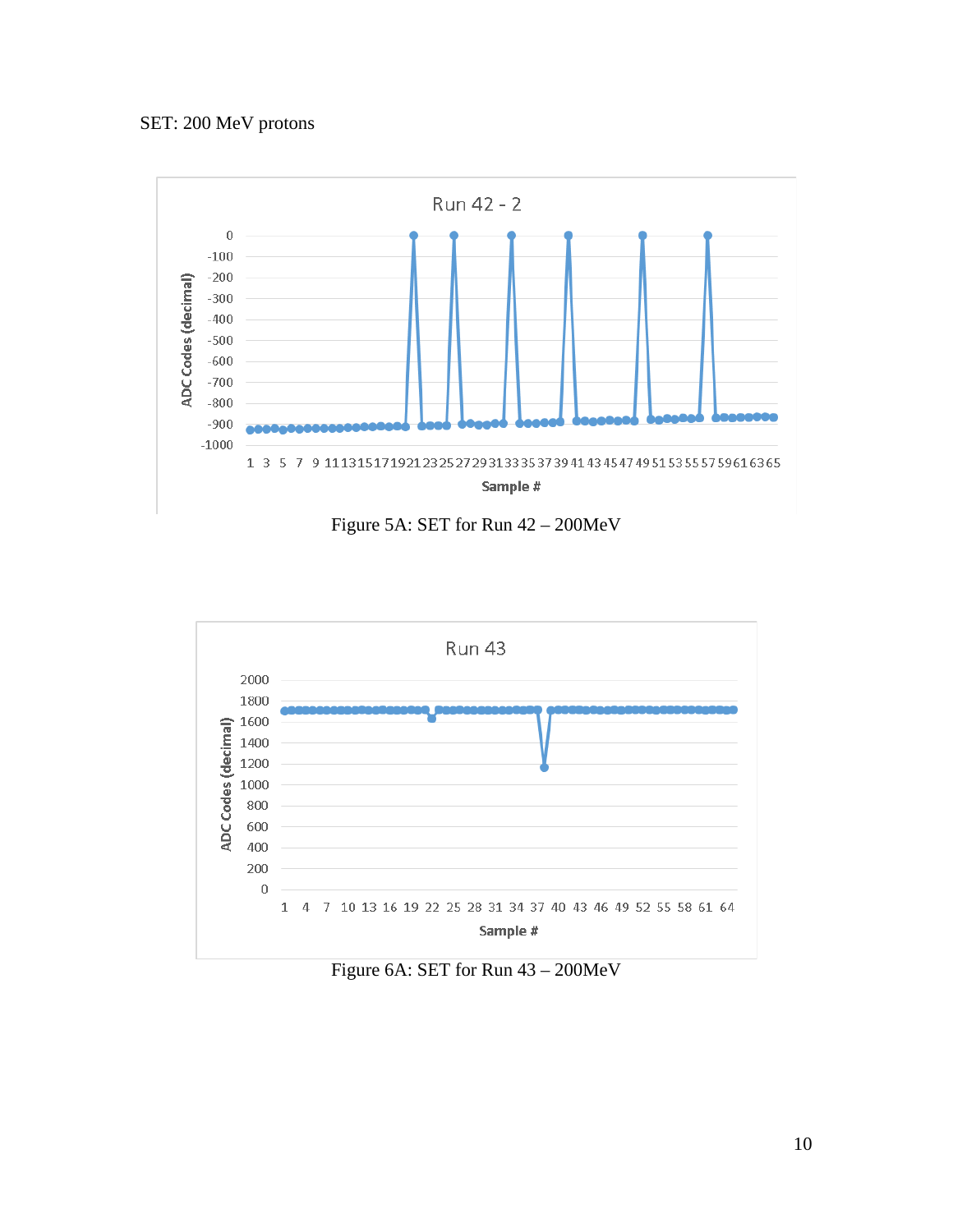# SET: 100 MeV protons



Figure 7A: SET for Run 44 – 100MeV



Figure 8A: SET for Run 44 – 100MeV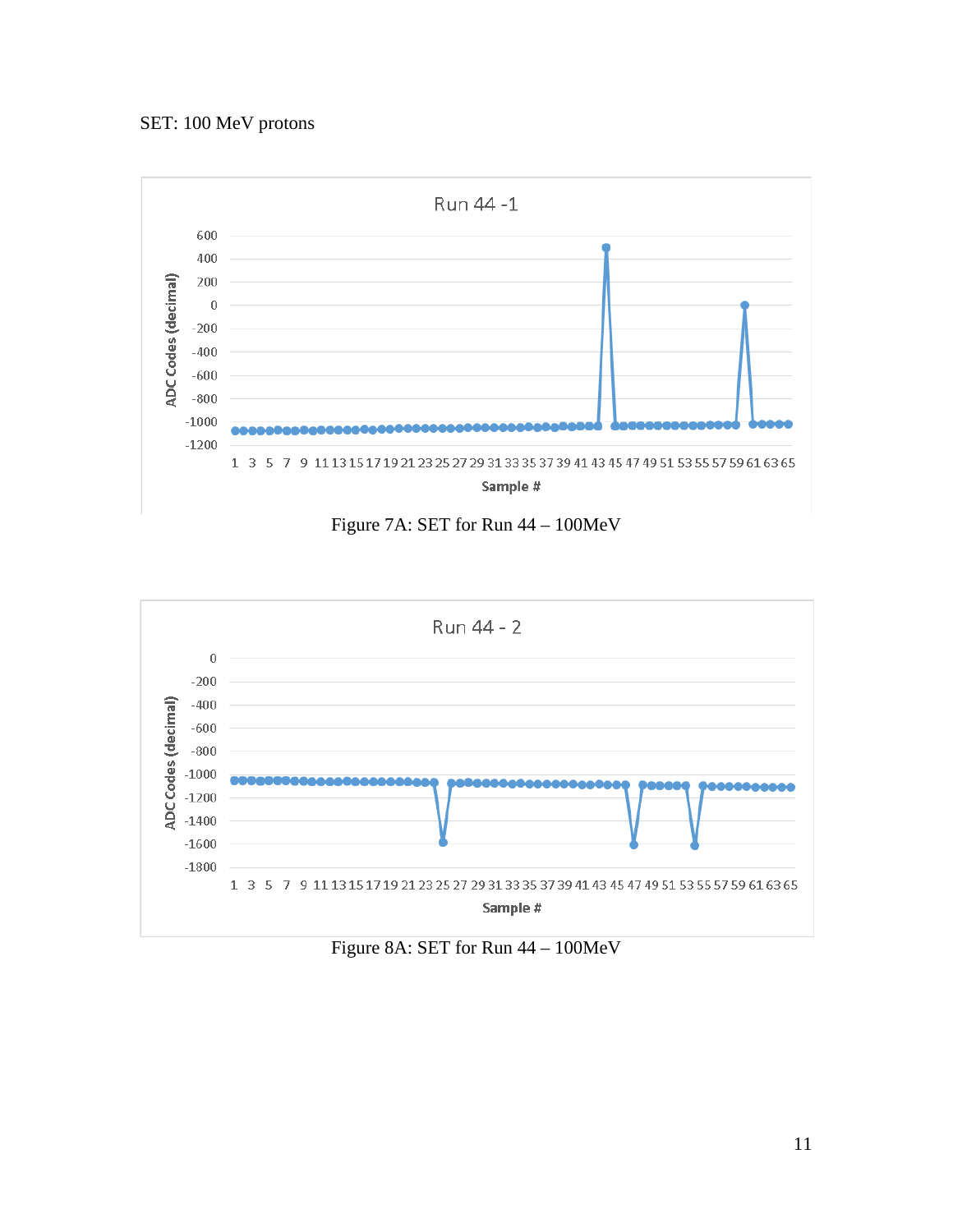# SET: 100 MeV protons



Figure 9A: SET for Run 44 – 100MeV



Figure 10A: SET for Run 47 – 100MeV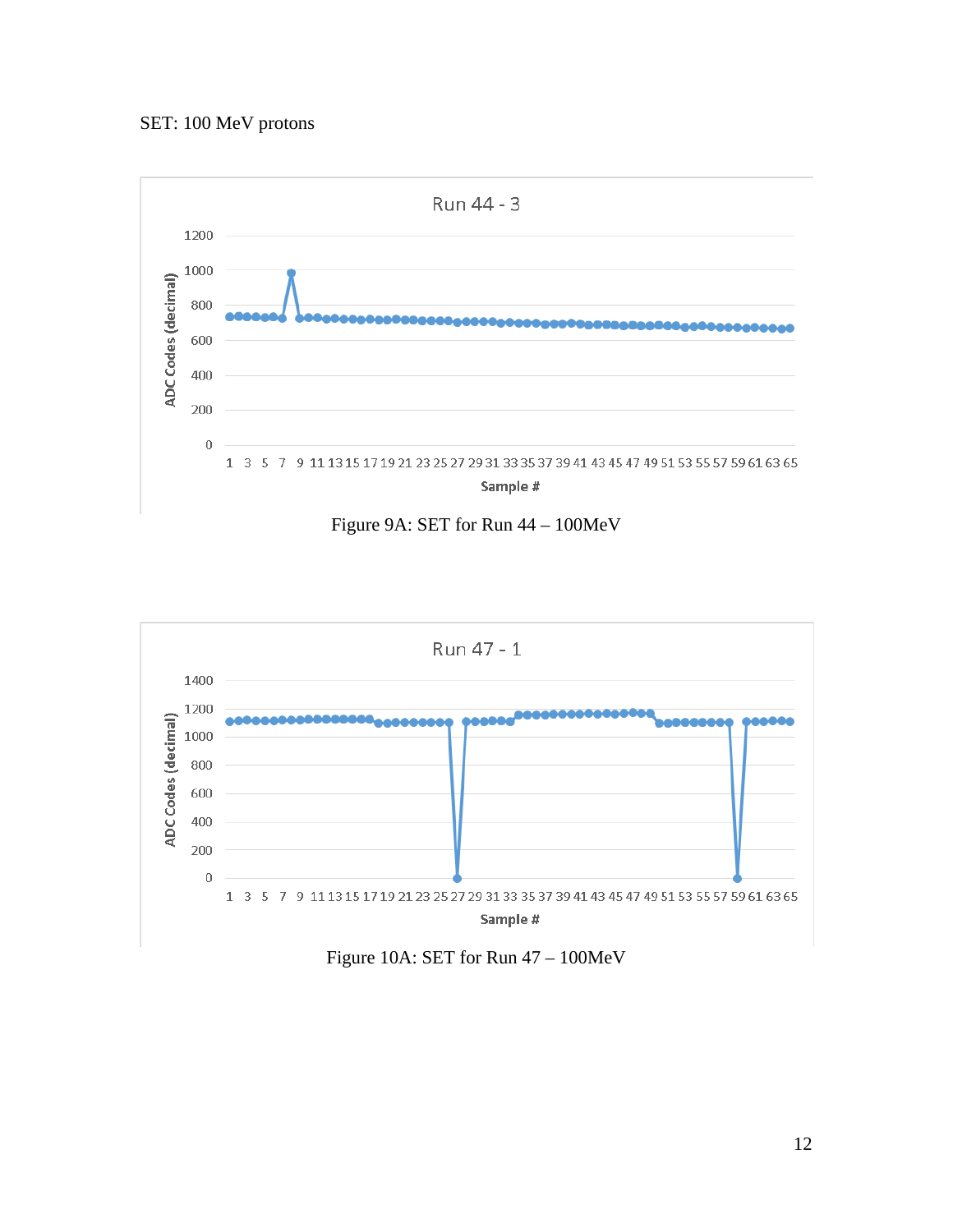# SET: 100 MeV protons



Figure 11A: SET for Run 47 – 100MeV



Figure 12A: SET for Run 47 – 100MeV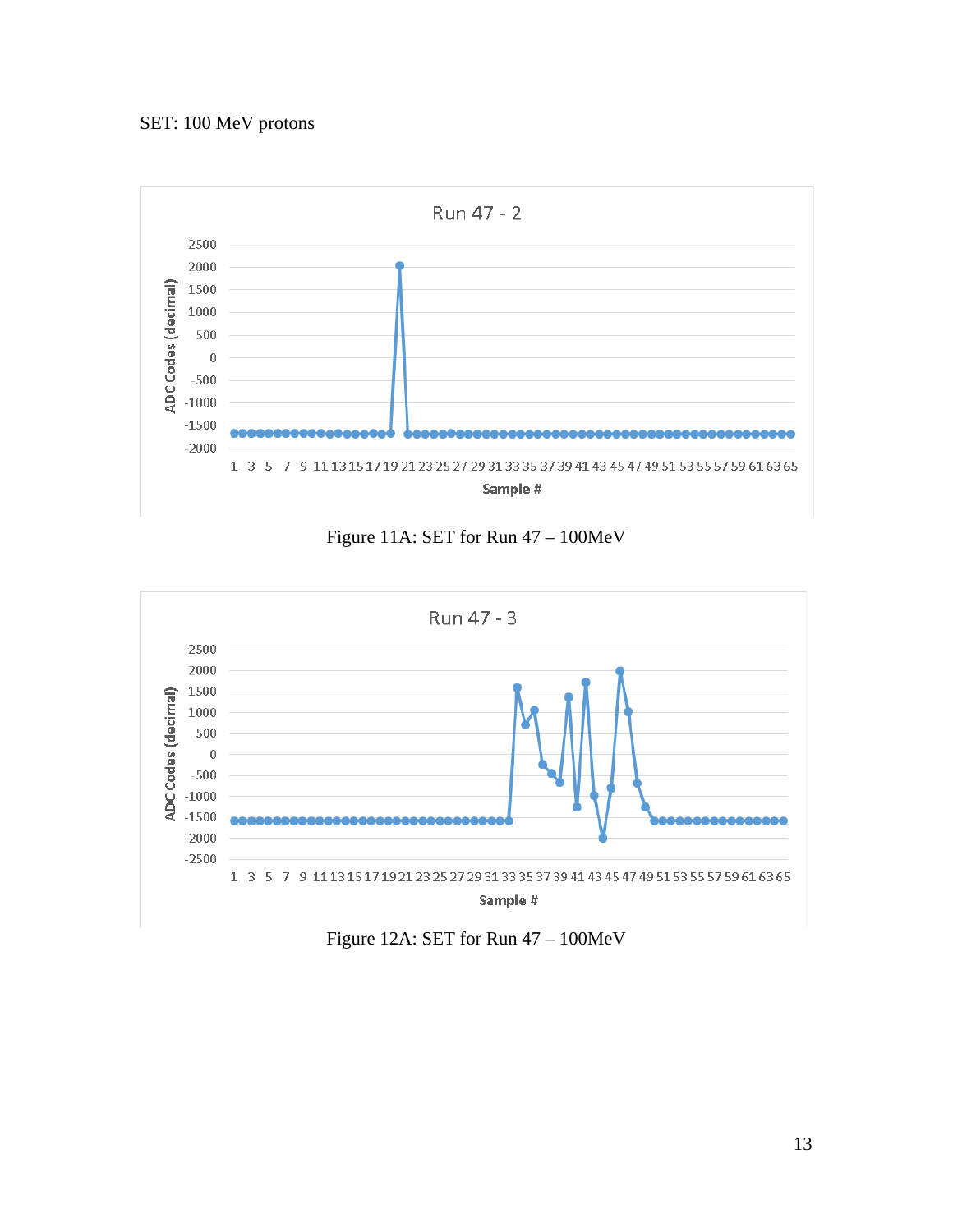

Figure 13A: SET for Run 48 – 50MeV



Figure 14A: SET for Run 48 – 50MeV